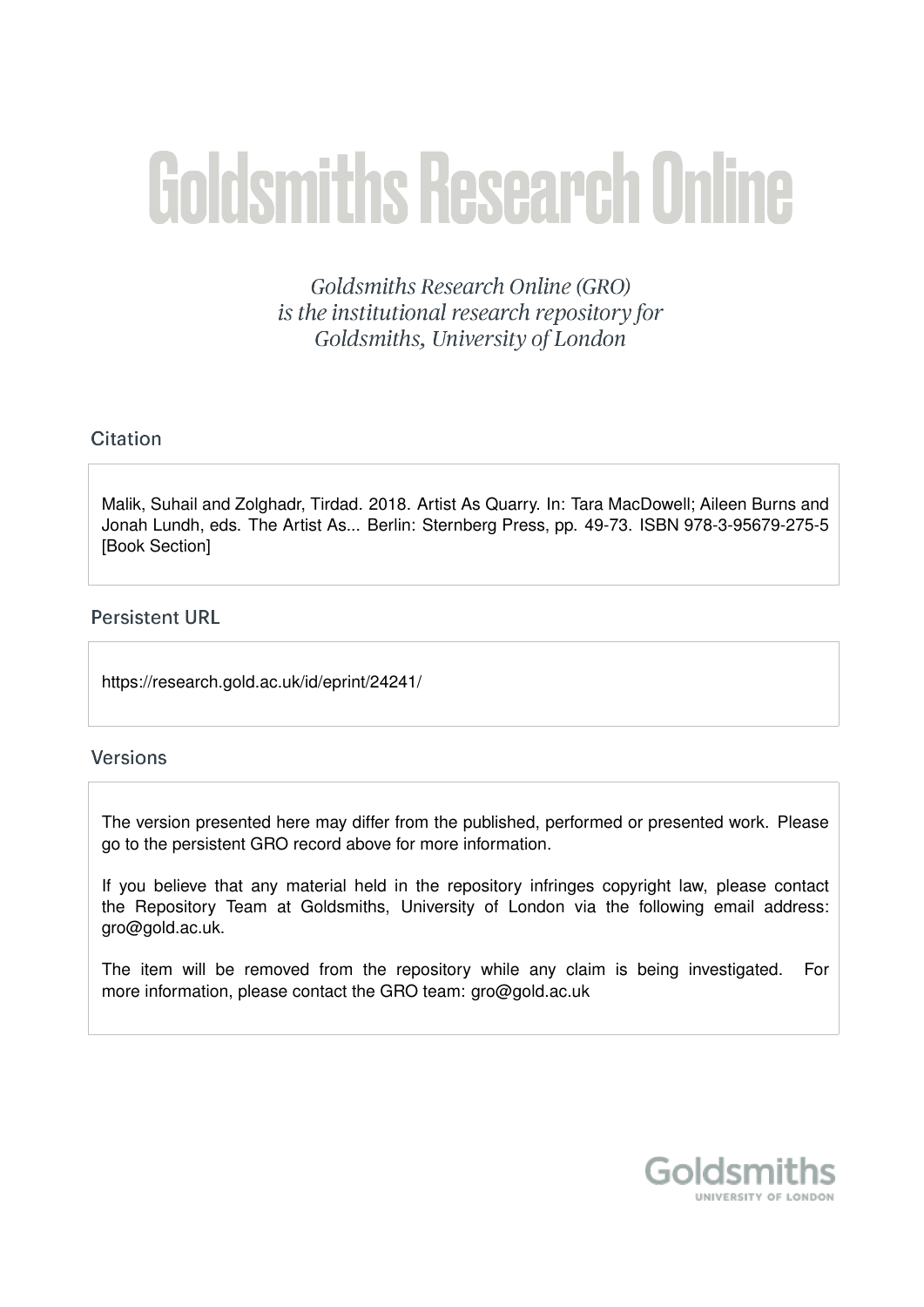The Artist As Producer, Quarry, Thread, Director, Writer, Orchestrator, Ethnographer, Choreographer, Poet, Archivist, Forger, Curator, and Many Other Things First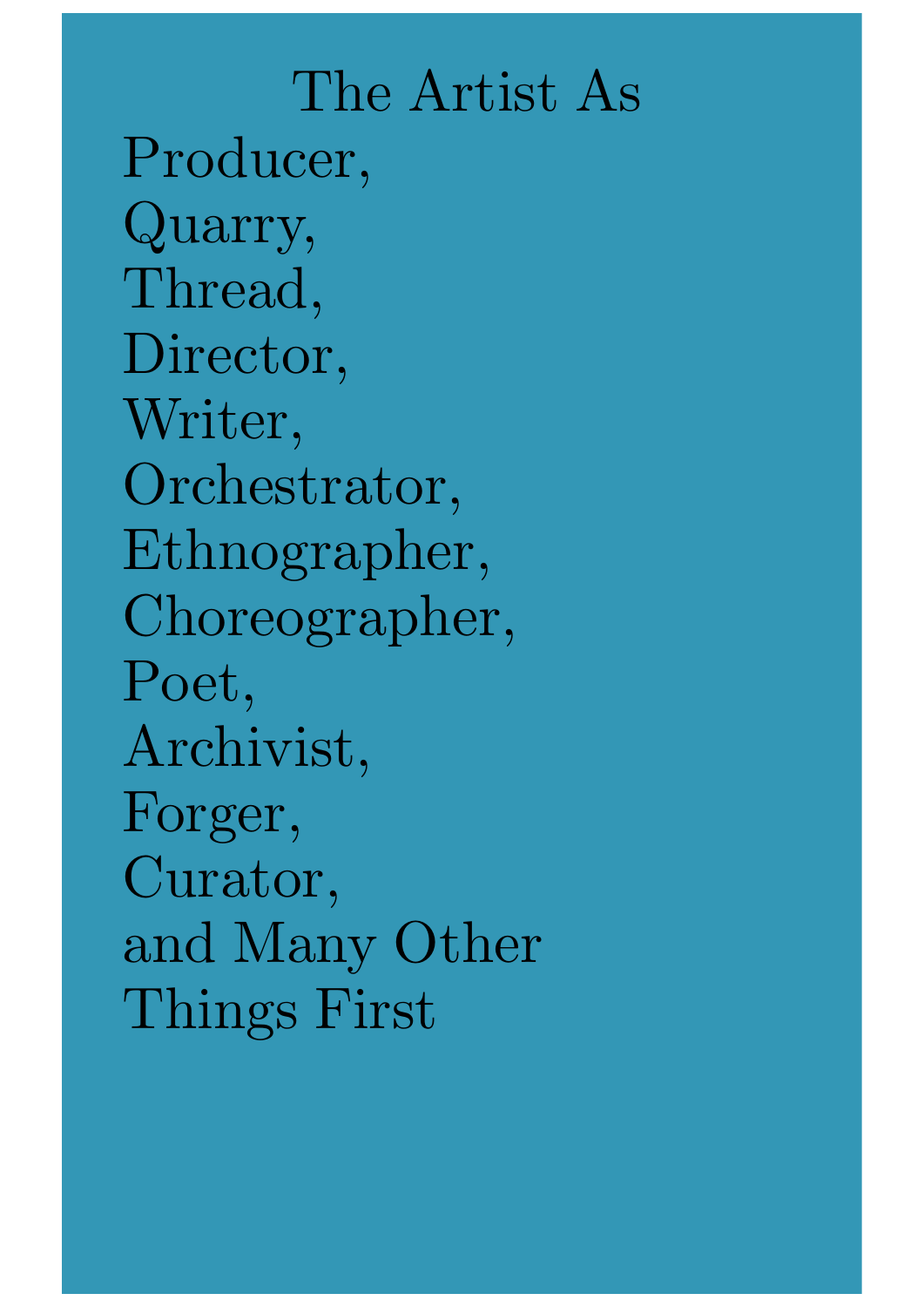## TABLE OF CONTENTS

Role Play: An Introduction to *The Artist As* by Aileen Burns, Johan Lundh, and Tara McDowell 7

> PART I The Incandescent Liquid Mass On Agency and Victimhood, Structures and Infrastructures

The Author as Producer by Walter Benjamin 21 The Artist as Quarry by Suhail Malik and Tirdad Zolghadr 49 The Artist as Thread On Artist-Organised Infrastructure by Tara McDowell 77 The Artist as Director "Artist Organisations International" and Its Contradictions by Ekaterina Degot 101

INTERLUDE The Book of Drafts (Part 3) by Heman Chong 117

> PART II Between Artist and Audience, Matter and Place, Bodies and Politics

A Live Project That Is Not Fixed for Anyone by Emily Pethick 137

The Artist as Ethnographer? by Hal Foster 161 Back in the Habit(us) by Isabel Lewis and Adam Linder 179

INTERLUDE The Artist as Poet by Cecilia Vicuña 205

> PART III The Artist Has Always Been As

The Artist as Archivist by Brook Andrew 229 The Artist as Forger by Helen Hughes 251 Artists as Curators/Curators as Artists by Terry Smith 281

CODA Many Other Things First by Helen Johnson 315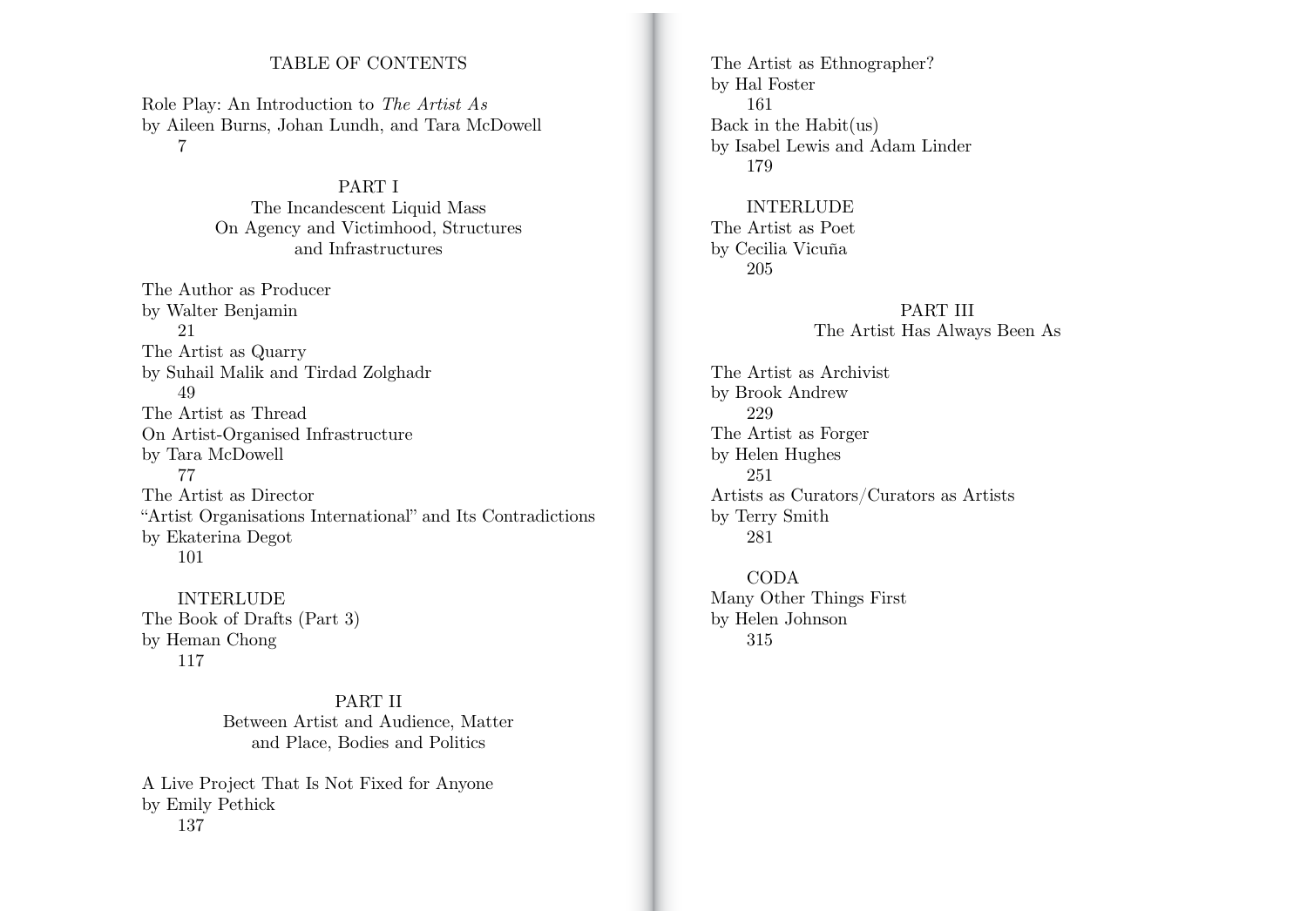Suhail Malik is a theorist. He is also Co-Director of the MFA Fine Art at Goldsmiths, London, where he holds a Readership in Critical Studies. Tirdad Zolghadr is a curator and writer. He is director of the Summer Academy Paul Klee in Bern, associate curator at KW Institute for Contemporary Art in Berlin, and teaches at the Dutch Art Institute in Arnhem.

> The Artist as Quarry Suhail Malik and Tirdad Zolghadr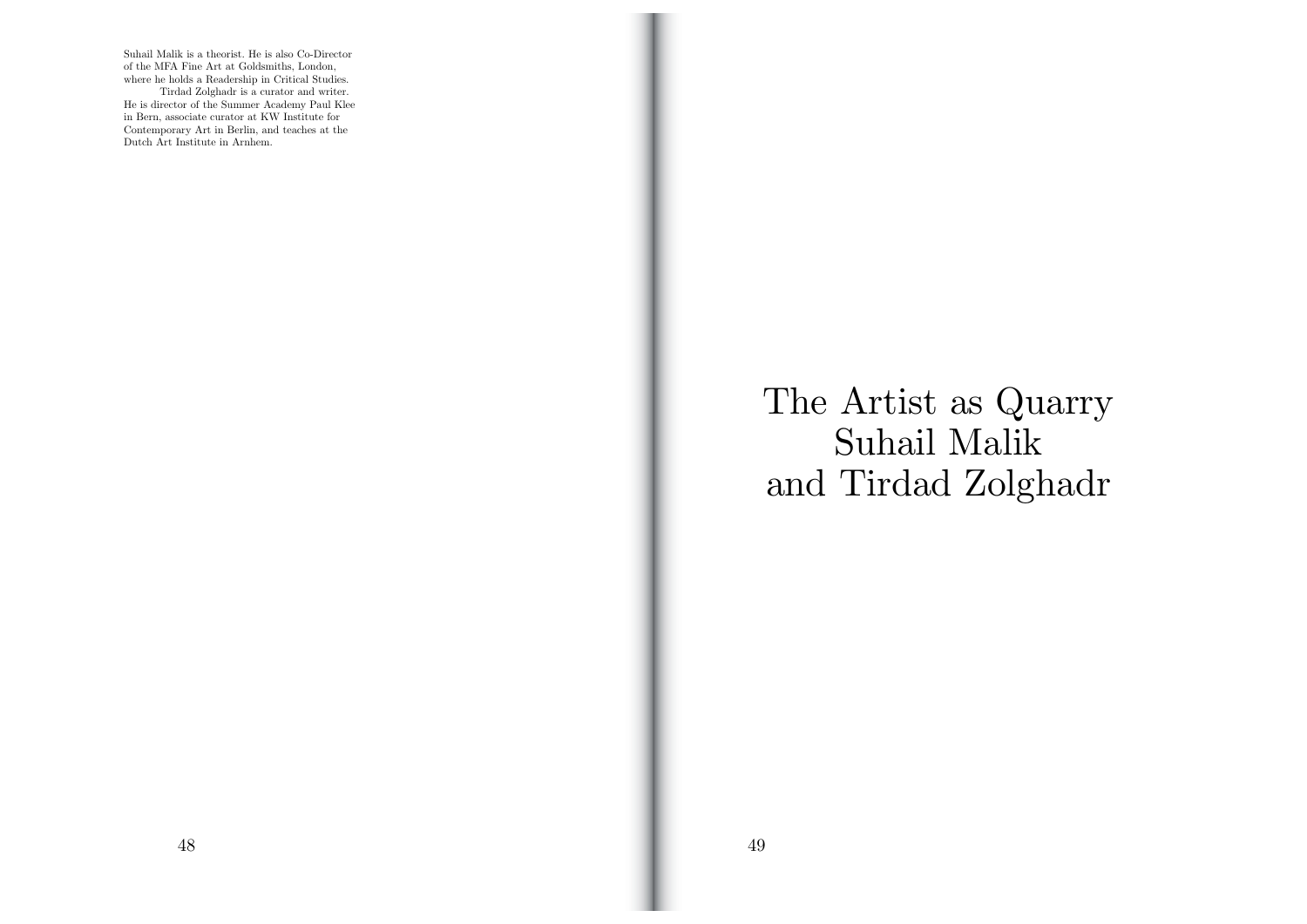In November 2016, curator Tirdad Zolghadr's contribution to "The Artist As" lecture series polemically stated that artists are always falling prey to something or other censorship, curators, bad lighting, jetlag, bigotry, cultural prejudice, institutions in particular or The Institution At Large. Never are they complicit in any of these things. His lecture's goal was not to trace examples of when victimisation was real or imagined, but to pin down the rationale of self-marginalisation within the moral economy of contemporary art. And to speculate how this rationale might be translated into a more meaningful professional identity, with more tangible political traction, over time.

The conversation below builds on that point of departure. It aims to help artists understand themselves as institutional actors within the field of art without defining this institutionalisation as an intellectual loss or strategic compromise. In fact, artists who drop the guard of personal self-protection and cease to emphasise individual self-interest can now access the real prerogatives that contemporary art has to o ffer. In the terms set out by Zolghadr's lecture, the proposed move is from "quarry as victim" to "quarry as mine or reserve"; from the pathos of hunted prey to contemporary art as a resource to be mined collectively.

Over recent years, academic Suhail Malik, currently based at Goldsmiths, University of London, has been invested in theoretical work he sees as conducive to a necessary 'exit' from contemporary art. Zolghadr, though not necessarily in favour of exit strategies, has drawn extensively from Malik's recent work, in the context of both curatorial projects and his most recent publication, *Traction* (Sternberg Press, 2016).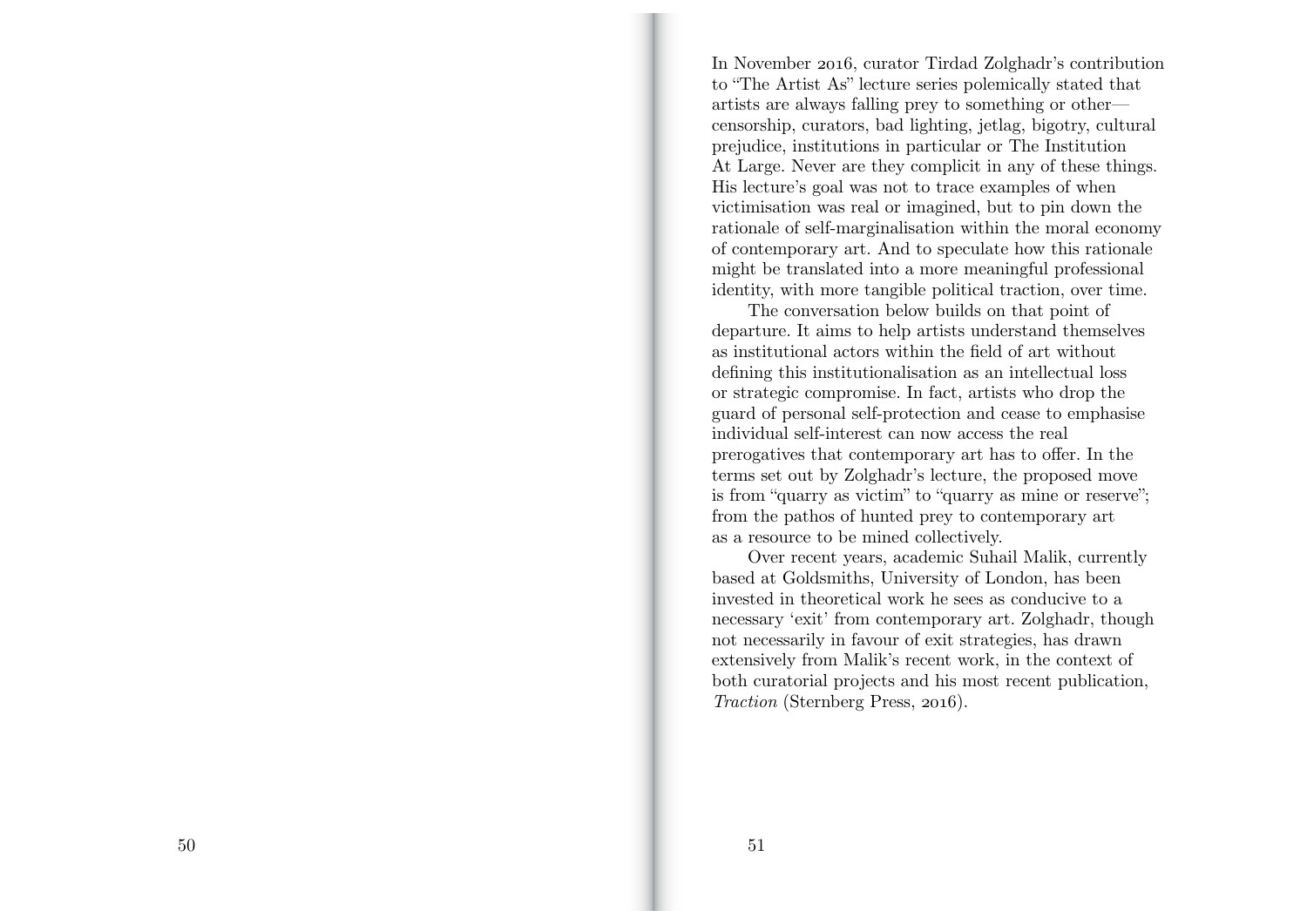## TIRDAD ZOLGHADR

What's striking when you talk to any artist today is the sense of professional frustration they feel, culminating again and again in a lose-lose situation: "My name is up in lights, but I'm broke and exhausted"; "I'm only invited because I'm from the Middle East"; "I'm not invited because I'm from the Middle East"; "The curator won't stop emailing me and asking me questions"; "The curator is ignoring me."

When unpacked, what seems to be a very diverse set of complaints, in my view, arise from the fact that artists are still working on premises that were defined and institutionalised around fifty years ago. At this time, a certain sense of bohemian open-endedness was to the artist's advantage because art was still tightly and su ffocatingly circumscribed by criticism and art history. And since then, both the artist's role in the moral economy of contemporary art and within the larger art field has morphed into the omnivore it now is.

Artists use a rhetoric of indeterminacy to demand ubiquitous access to any discipline, tradition, or institution they desire, without ever (or rarely) being held accountable for what it does once they get there.

## SUHAIL MALIK

Yet the artist is still a quarry of some oppressive and demanding Other, which is also usually their condition of visibility. Tough break. Is that what you mean by 'moral economy'?

I'm borrowing the term from Didier Fassin, a sociologist who uses that metaphor to help us understand the mechanisms of valorisation that govern a habitus.1 The article is an account of how certain things are valorised more than others and made visible more than others in certain groups at certain times. And these valorisations—visualisations—circulate according to particular rules. Some things are invested in, others are divested from, and so on.

Helpfully, Fassin has borrowed the term from the famous Marxist historian E. P. Thompson, who used the term to talk about medieval England, when it was expected from the Crown to share bread with the needy. And the contrast is helpful because in Thompson's sense, that was an economy that can be called moral—

SM

Because there is a moral obligation for the rich here?

#### TZ

Exactly, whereas Fassin is talking about an economy of morals—what is considered moral and what is not, at which point in time, where and why.

## SM

So, your contention is that it is such an economy that gives artists the moral privileges to articulate themselves as they 1

Didier Fassin, "Les Économies Morales Revisitées", *Annales. Histoire, Sciences Sociales*, no. 6 (2009): 1237–1266, www.cairn.info/revue-annales-2009-6-page-1237.htm.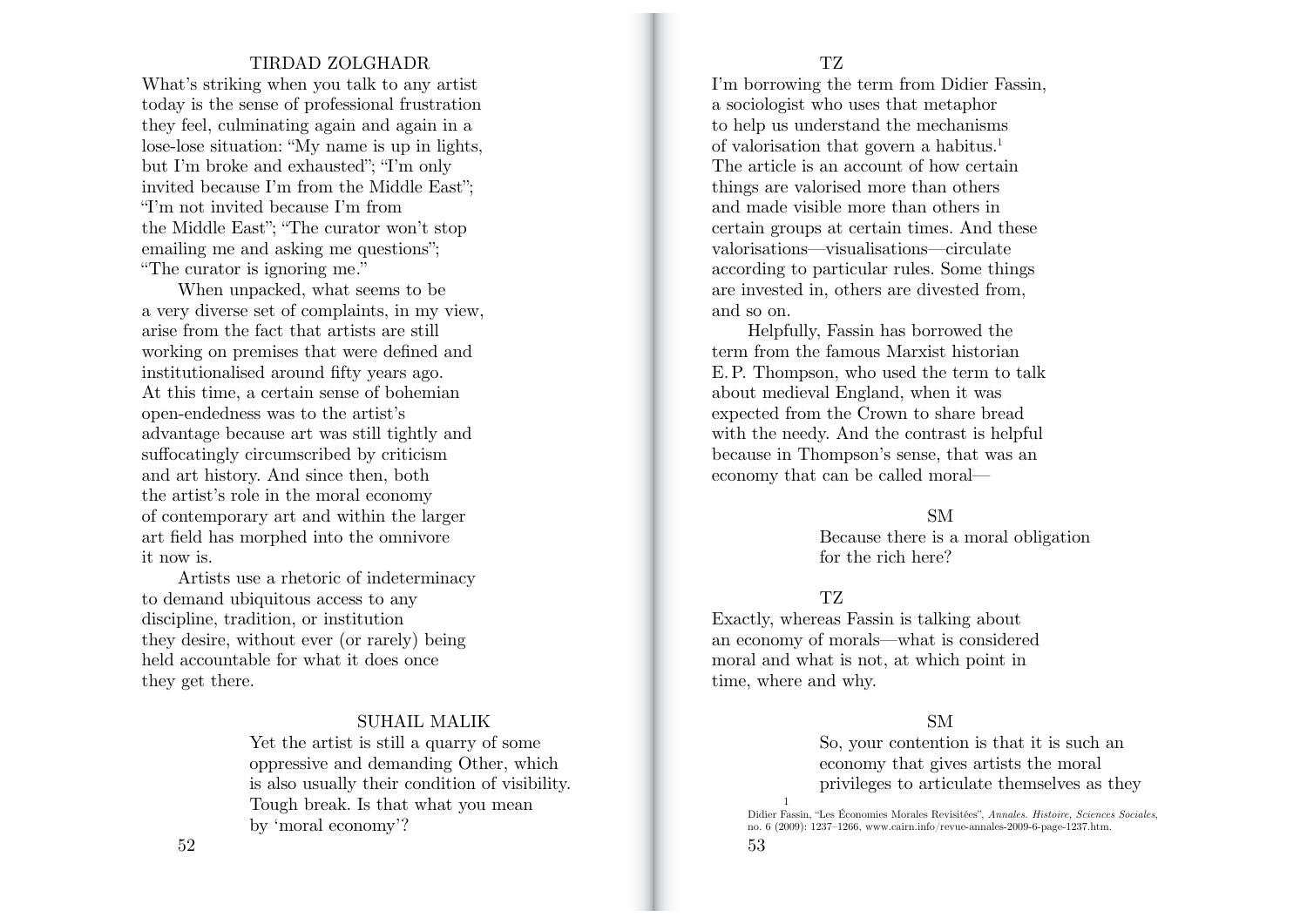want, present their concerns, make political and ethical and social claims, and so on? I'm also wondering how the pragmatic moral economy of the double-bind you've identified—of the artist as quarry—operates with regard to the art? Does it make a di fference if someone is doing highly conformist and commercialised work or if they're doing hardcore anti-commercial art?

#### TZ

Not to dodge your question, but I would slightly rephrase. I'll answer by saying that the rule applies as long as you can call the work contemporary art. And you can call it contemporary art even in the case of works by certain politically ambitious, anarcho-leftist, unapologetically activist artists, because most of them will, at some point, insist that they are not here to tell people what to do. Rather, they are here to ask questions, and, in fact, telling people what to do is part of the problem. And then you're back in the same boat. That said, I believe there are artists out there who are doing work that they are this *close* to considering as part of their practice but aren't making that final step in calling it that because this would make for a much too radical rupture with contemporary art as we know it. Here I am thinking, for example, of Alessandro Petti and Sandi Hilal, who shy away from referring to their work in refugee camps as their art, unapologetically.

Lise Soskolne from activist organisation W.A.G.E. (Working Artists and the Greater Economy), who is close to us both, also falls into this category. She makes clear that the project of mobilising for a payment standard across the board in the contemporary art sector is not her art.<sup>2</sup>

Returning to the artist-as-quarry, the construction relies on a systemic commitment, or acceptance, or endorsement, in contemporary art that it is only the asking of questions. Which is also a question begging: limited to the setting up a set of problems; to irresolution; to subtracting definiteness and determinacy; to hesitation. But what supports the moral economy of the artist's pragmatic situation? What is the relation between the indeterminacyconvention of the contemporary artwork and the double-bind of the artist's moral economy? It doesn't have to be the case that they go together, but, for you, they seem to support one another.

## TZ

You've said that artists can deploy curatorial tools in order to transcend their status as quarry, to think in a futureoriented, institutionally grounded, and strategically ambitious fashion. As part and parcel of an artist's to-do list rather than something they dabble in, temporarily, tactically, as a necessary evil. This is necessary because within the current moral 2

Lise Soskolne, "You and Your Crits", in "The Value of Contemporary Art", ed. Jason Bowman, Suhail Malik, and Andrea Phillips, special issue, *PARSE* Journal, no. 2 (Autumn 2015): 11–16, http://parsejournal.com/content/uploads/ PARSE-Journal-Issue-2-The-Value-of-Contemporary-Art.pdf.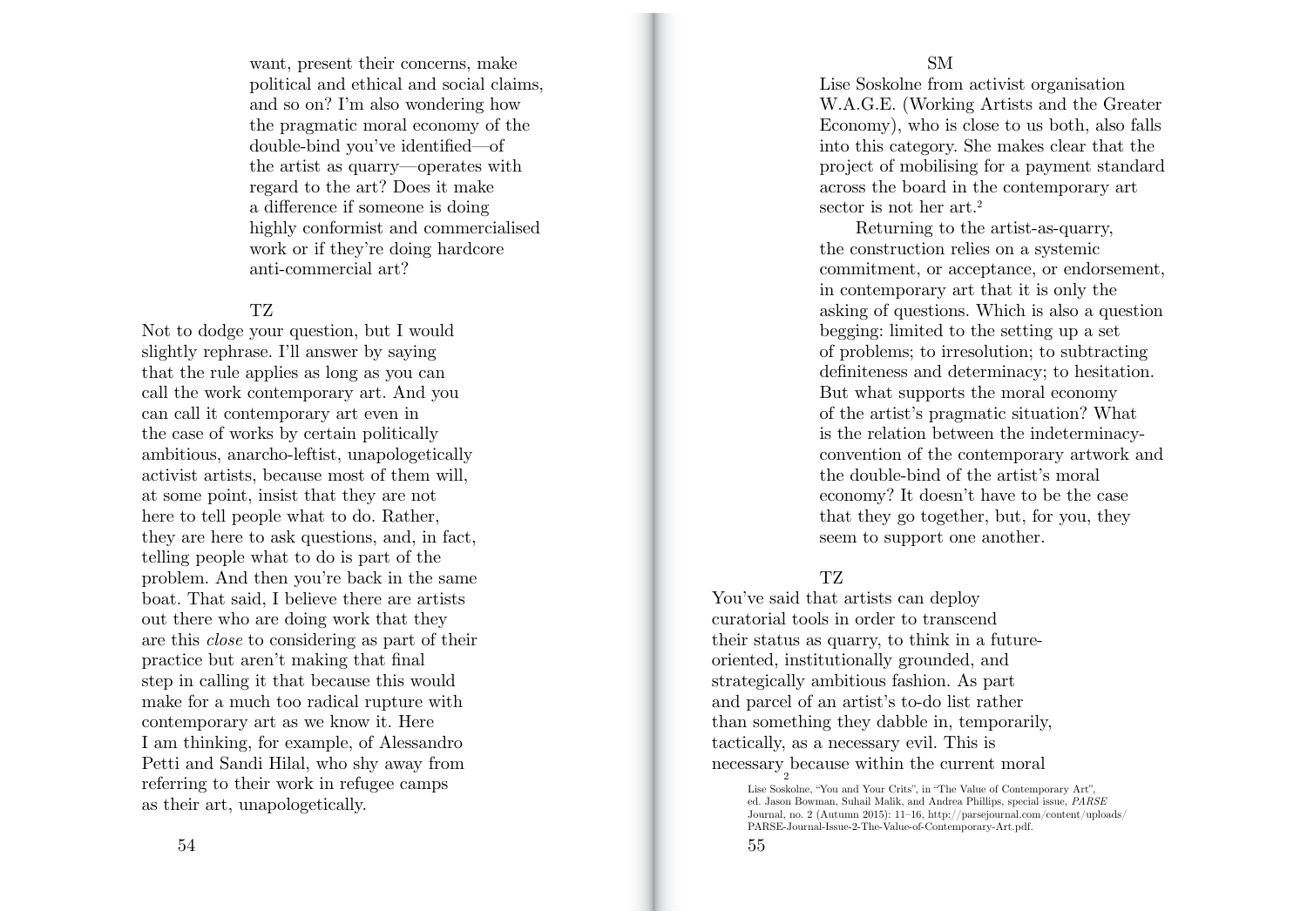economy, the artist is not expected to think about things such as organising an audience or persuading them, let alone long-term strategising of where this art is supposed to lead, or how working conditions could be improved over time, or how can we construct institutions that build all of these things. All of which would mean the artist being understood as a resource or as something to be mobilised or mined for external ends. Taken as a beneficial condition, that is another, contrary sense of "quarry" to that of prey.

Artists sometimes think about these things—when there's time and inclination to do so—but they are yet to be framed as an integral component of artisthood. Within the division of labour that is implicitly, tacitly, sometimes explicitly, accepted, these are part of the curator's job. It's obvious that this is a disidenti fication with power on the artist's part it disempowers the artist—which shouldn't come as a surprise because that's key to setting the double-bind that defines the artist-as-quarry.

 $56$  56 While in Brisbane, I had the privilege of being introduced to Josh Milani, an articulate and successful Brisbane gallerist who represents a number of Indigenous artists. He's done an amazing job of mapping out where his gallery should be situated politically, historically where it's trying to go strategically. and how it's trying to support its artists within an Australian context—in ways that Hauser & Wirth would never dream

of even attempting to do. His artists were equally fascinating to listen to: they had a political vision; a clear idea of what they wanted from their audience; and were aligned with a certain set of historical facts which they were unwilling to negotiate on. Several of them were invited to documenta 14, where they would be situated with a hundred other artists with a hundred other competing agendas. In situations such as this, the best a gallerist can do is o ffer access and the most an artist can demand is access. However, it's access to a moral economy where the cards are stacked in a way that your political vision will have zero purchase. It's not enough to simply lobby for access and celebrate when you get it. The work itself is in need of an institutional and discursive setup that imposes a particular political appetite. Otherwise—and to return directly to your question on the relation between the pragmatics and content of art—there is very little di fference between an Indigenous artist in Brisbane and your random tourist at documenta.

Perhaps you'd insist that separating the artist-as-quarry from the curator and other actors in the art field is kind of missing the point, and argue instead for a more across-the-board tactic, putting artists, curator and maybe the writer and the scholar in the same boat. Is that accurate?

## SM

Yes and no. I think the reason for the 'quarry status' of the artist is their sustained victimhood, which is appreciated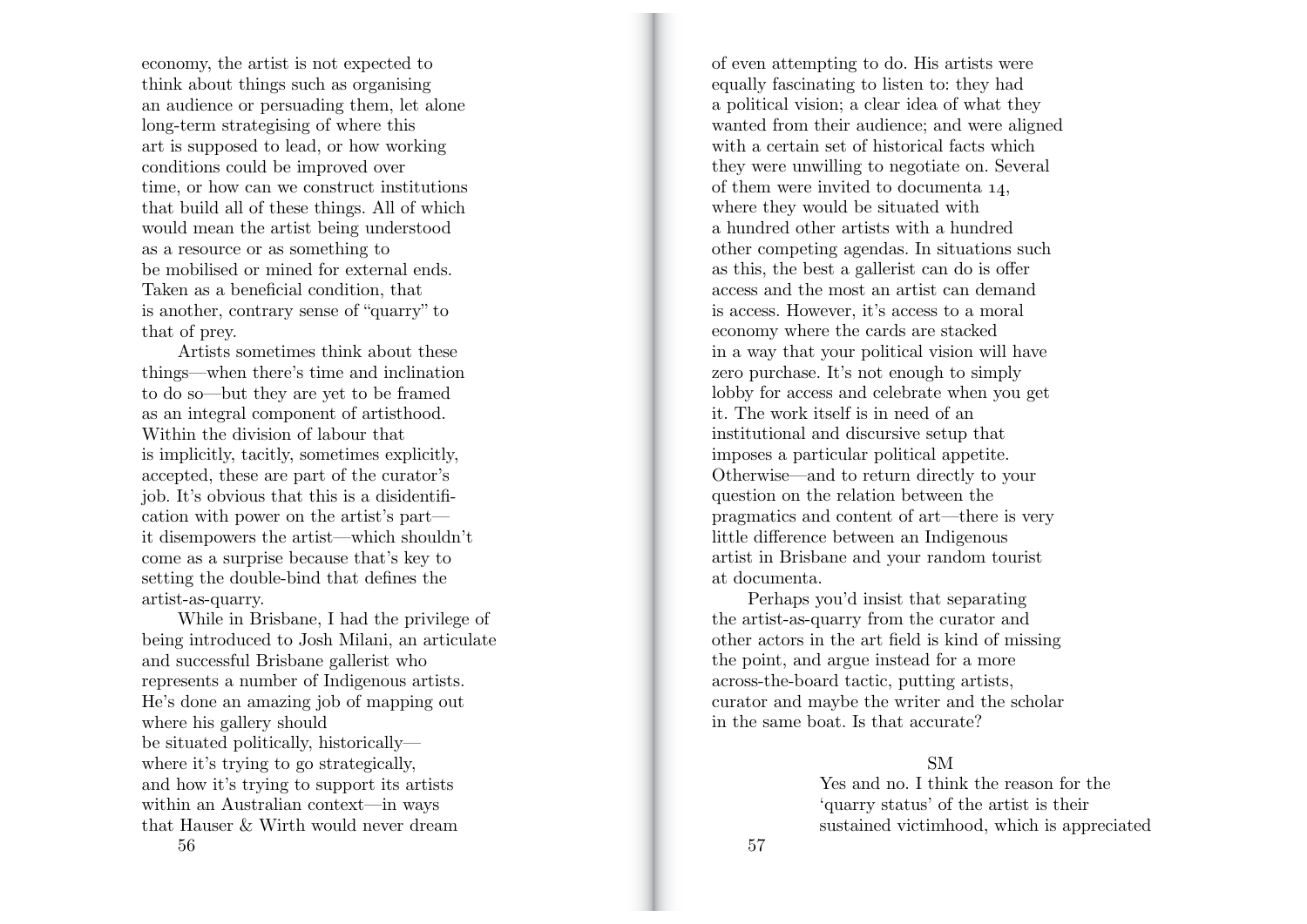across the board in the art field because it's not just a psychological fact of artists but a role that's taken and supported by contemporary art's entire infrastructure and sociology. It's kind of an expected configuration of what an artist should do. It's not just acceptable for artists to be caught in this double-bind and to complain about it, as a quarry-prey of the art field. It's *desired* that they do all of this. It's mandated.

Perhaps these behaviours are ingrained in art school or 'in the field' as a form of mimicry. Or perhaps they accrete through encounters with institutions, and advice from other artists. Whatever the cause, the question for me is what's being protected as well as surrendered by taking up that role? What are the reasons for it?

When it comes to curators, there seems to be more variation permitted in how to take that role without betraying some purportedly authentic core of the experience, as artists would if they let go of their status as art's exploited prey. There's the pragmatic, institutionally directed curator, who works primarily as an institutional actor. The exhibitions they are involved in are collateral, tools to operate institutionally. Then you get the other kind of curator who wants to be receptive and responsible to an artist's culture, shares the irks and responsibilities of working in gallery or museum spaces, and takes these extraneous burdens to be the truth of artistic work. This kind of curator identifies more with the artist. But I think everyone in the art field who follows the contemporary art paradigm in fact takes both roles, artists included. That's the double-bind of agency in contemporary art again.

I'd say that the contemporary art field is organised by this pragmatic melding of formal and informal institutionalisations. Formal institutionalisation means the regulated organisations that have statutes, are limited and somewhat inflexible, and are prescriptive because of their bureaucratic administrative limitations, their fixed hierarchies, and so on. Informal institutions are the kinds of spontaneous arrangements of reception and appreciation between enthusiastic and bitchy but authentically engaged actors in the art field, which is contemporary art's proper circuit of valuation and engagement. It's what Arthur Danto named the "artworld" in the mid-1960s.

#### TZ

Is an invitation to a big show a formal or an informal occasion?

## SM

Because it's big, such an invitation is usually a formal invitation built on pre-existing informal alliances. There is also the call for applications, which is a formal process, as the call is being made—a claim of fairness and accessibility made by a jury of judges—but the selection from such a call is strongly shaped by informal interests. The jury makes calls to friends to get people to apply and give a little wink on the side…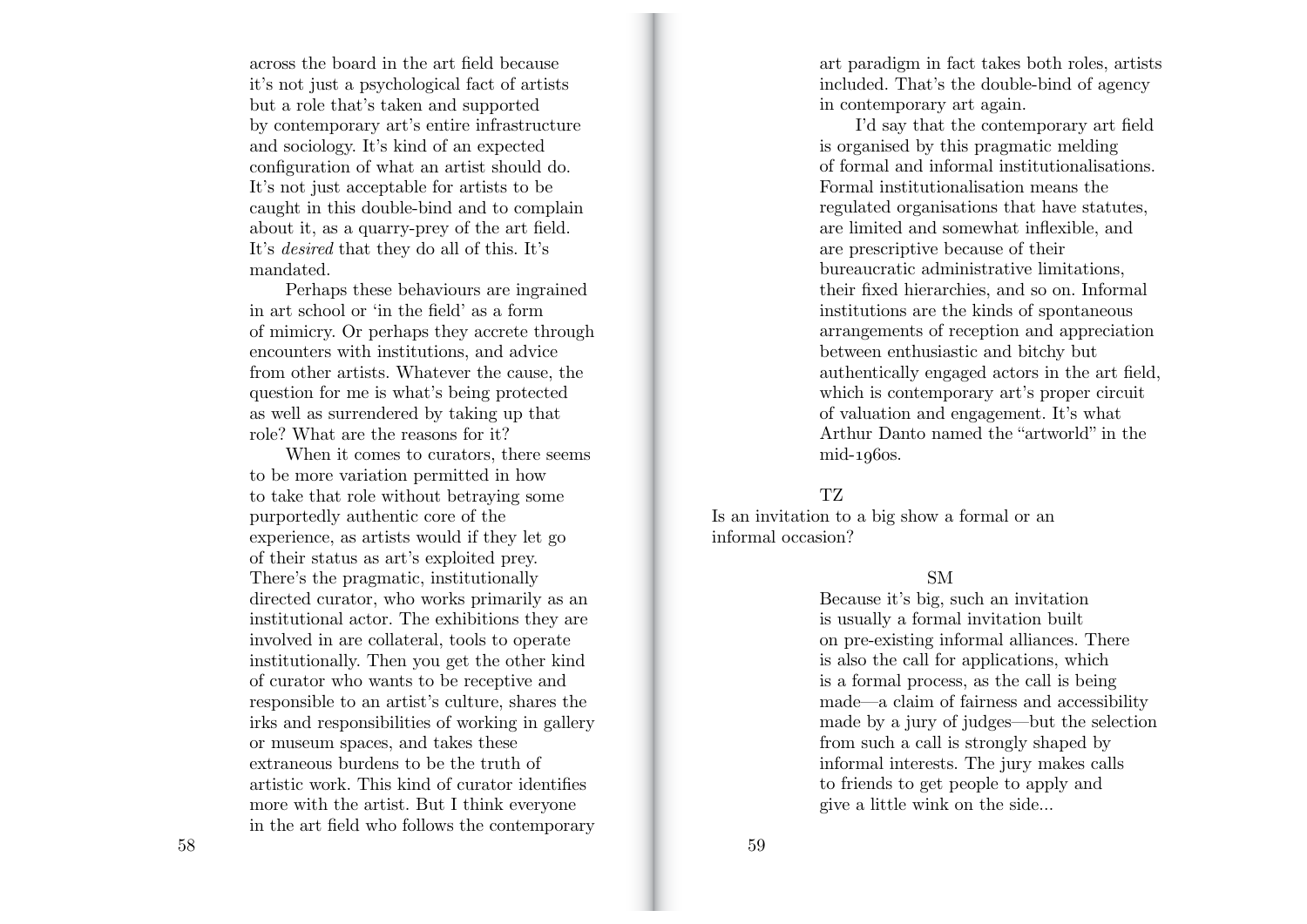TZ I have no idea what you're talking about! [Laughter]

## SM

Let's see if that makes it through our editing and revisions…

Obviously, these kinds of informal moves to the side are ways of securing relevant and well-placed participants, so it's not a waste of time and resources for everyone. The general point is that this informal/formal mix means that the contemporary art field operates according to the two sociologies of our field, combined and working in tandem. And, in trying to negotiate the informal and formal institutionalisation of art simultaneously, the moral economy of the quarry or prey is shared by everyone in contemporary art. The normative demands of each kind of institutionalisation is distinct and maybe even contradictory: on its formal side, there are impersonal statutes, regulations, top-down institutional precedence, committee meetings; on the side of informal institutionalisation, there are spontaneous alliances and mutual recognition, flexibility and ground-up loose alliances, drinks and dinners.

According to this latter set-up, which could be called its 'spontaneous' sociology, contemporary art really *should* work through its informal institutionalisation. You trust the network you have, built on allegiances in ideas, convictions, personality, taste, loose a ffiliations, and recommendations. There's something morally good about a trust network. By the same token, it's also a back-slapping network of collusions. Let's not be mistaken about that.

## TZ

It's one of the few things you cling to in terms of a sense of security.

## SM

Yes, but the informal institution is a network condition that is highly precarious, unlike the formal institution, which is constrained and stabilised by its statutes.

## TZ

Of course, but it's a *sense* of security, rather than genuine security, that you cling to.

## SM

Yes, even though it's a security you can't rely on and which can change at any moment. Otherwise you wouldn't have a double-bind: you trust your friends to be in a show or do a publication with you, and that's a good relationship. We do it for each other and there's some reputational gain, some revenue, which is fine and nice, and our relationship is strengthened as is the little clump of the network we are plugged into.

But it doesn't work *just* like that. I think the double-bind that validates the quarry status is composed of *both* the satisfactions *and* the anxieties of these kinds of arrangements which are the ubiquitous formation of contemporary art. It's not the aristocracy giving bread; it's us putting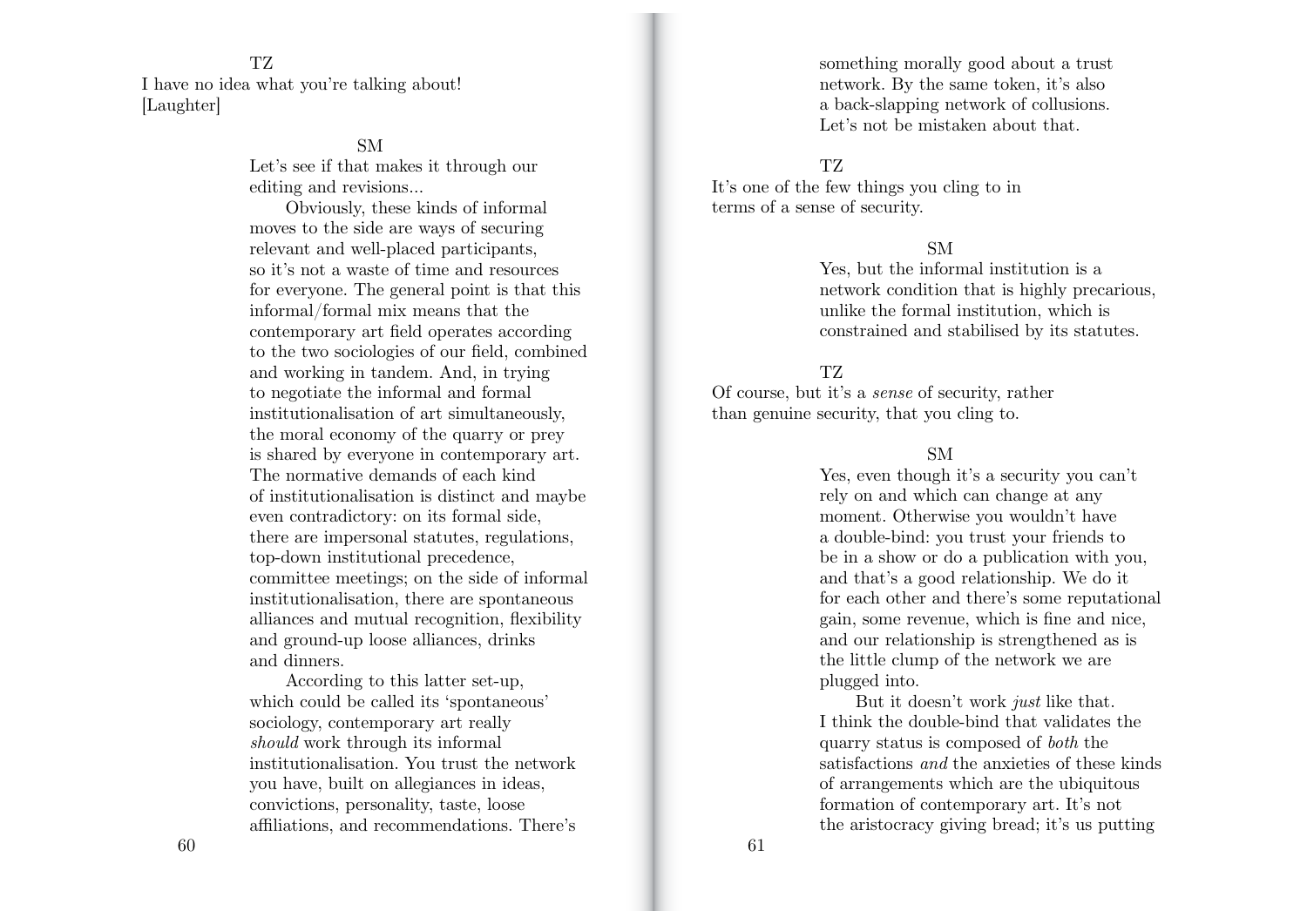each other into exhibitions, setting up publications, talks, workshops, residencies, and so on. Typically, I want to do this discussion because it's with you, I like the topic, blah blah blah. And there are other interests that intersect with the dimension of formal institutionalisation: a publication such as this one serves me well with regard to my institution. and so on. There are definitely a series of satisfactions and gains at a number of levels. But there's also an anxiety around the fact that you need to keep doing this kind of stu ff or it'll dry up and you'll become unwanted. Slide into oblivion.

I know I'm going on a bit but there is one more important thing to note: if we're asking about a moral economy, we also need to question what the gains are in being a quarry. Why is this logic of victimhood so pervasive? It satisfies a political and moral logic. It would be instructive to understand what the current investments are in the double-bind, in the putatively desirable limitations of the put-upon victim model.

#### TZ

What are the limitations?

## SM

You mentioned them earlier: you don't strategise, you're not prescriptive, you don't build institutions, you just stay locked into a disidentification from power.

# TZ

And what are the gains?

This is where we return to the artist-asquarry, in the sense of being prey, as a paradigmatic figure. We need to understand where it comes from, which means a historical, genealogical, sociological account of why we are where we are. We can't do that here, but my sense is that its e ffect is systemic and overwhelming, even conditional. It's now impossible to exist in the contemporary art system *in good faith*, and as a trustworthy character, without expressing some sense of being a quarry. You have to understand yourself and constantly demonstrate that you are somehow subjected to larger forces beyond your control that are demanding things of you, that force your otherwise good intentions or the authenticity of your practice into a compromised institutional formation. People who say, "Hey, just do these things", as they would in any other profession, obviously don't get what's special about being in contemporary art.

If artists' complaints express a structuring double-bind, acquiescence to which is a kind of entry requirement to be a valid member of the artworld, perhaps it's indulged and endorsed by kindly nodding heads all round because it testifies that art should be intrinsically antiprofessional, that the commitments are authentic and existential. Imagine the counterfactual: the accountant who comes in and says, "Oh! This is completely against my intentions of what it is to be an accountant! Your demand for the doubleentry book-keeping of your accounts is so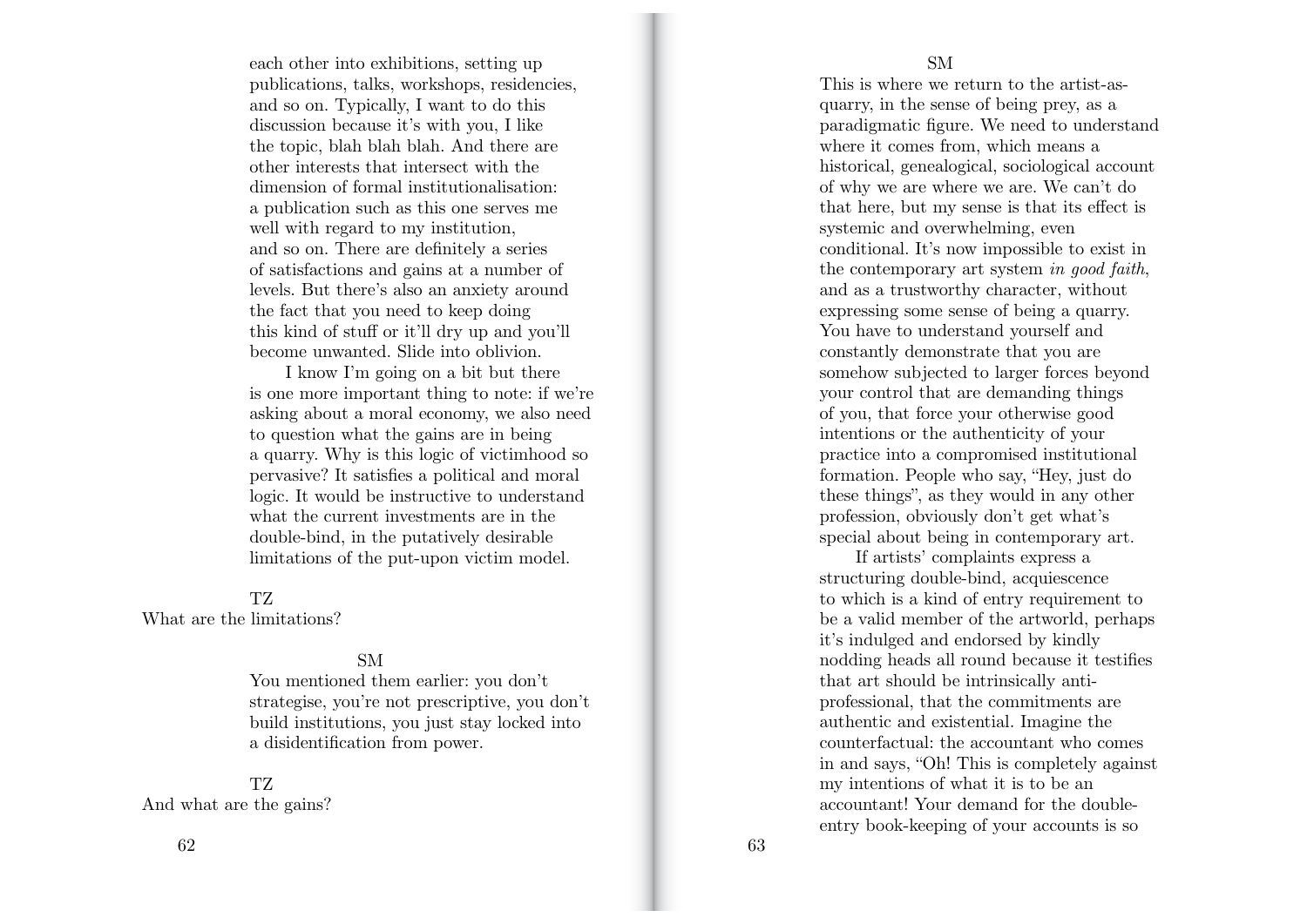problematic to my practice of accountancy." It just doesn't happen: you come in, you do the job, and you go.

## TZ

I agree that we are talking about the broader brush strokes which apply to everyone in equal—or at least, comparable—measure and we have grown into it. And we have also outgrown it in the same way that Oxford University looks like something out of the fourteenth century. Oxford is still trapped within an ideological and material housing which bleeds into its actual workings, and you'd have to come with a stick of dynamite to jumpstart anything radically new there. I'm too much of a boring, middle-of-theroad sort of reformist social democrat —I would just redecorate the windows or something. But maybe I should move away from that metaphor.

#### SM

Please. With names like ours and the current security conditions…

## TZ

 $64$  65 On the other hand, the independent curator is comparable to the artist, in the sense that indeterminacy can be advantageous just as the minimum wage is good for someone who needs a job at McDonald's. It allows you entry-level participation in a structure that will never be more than a limited, exploitative means to an end —an end that hopefully justifies the said means. Only then is it empowering. If the

minimal wage is the best you're hoping for, then it's never going to be to your benefit.

## SM

The question for the curator, which is the same as for the artist endorsing indeterminacy as the condition and requirement of their practice, is: what is power then understood to be?

## TZ.

The benefits of the status quo are, firstly, a particular kind of glamour, which might account for 90 percent of cases of people gravitating toward art at the entry level. To study art goes back to ideas dating back centuries or more, to a particular idea of artistic agency that is not applied to curators. And, secondly, indeterminacy as a tactic. For example, when I spoke about the artist-as-quarry in Beirut, the artist Lawrence Abu Hamdan objected that if it weren't for indeterminacy, he would never have access to those court rooms or NGOs where he does his bidding as an artist.

## SM

You're baiting me. As you know, I don't talk about specific practices in public or outside of teaching situations. What I'll say in general is that the court depends on evidence presented as such, to establish what the facts are. Such evidence has to be determining if not itself determinate. That is what supports an indictment, a prosecution, and the finality of the verdict.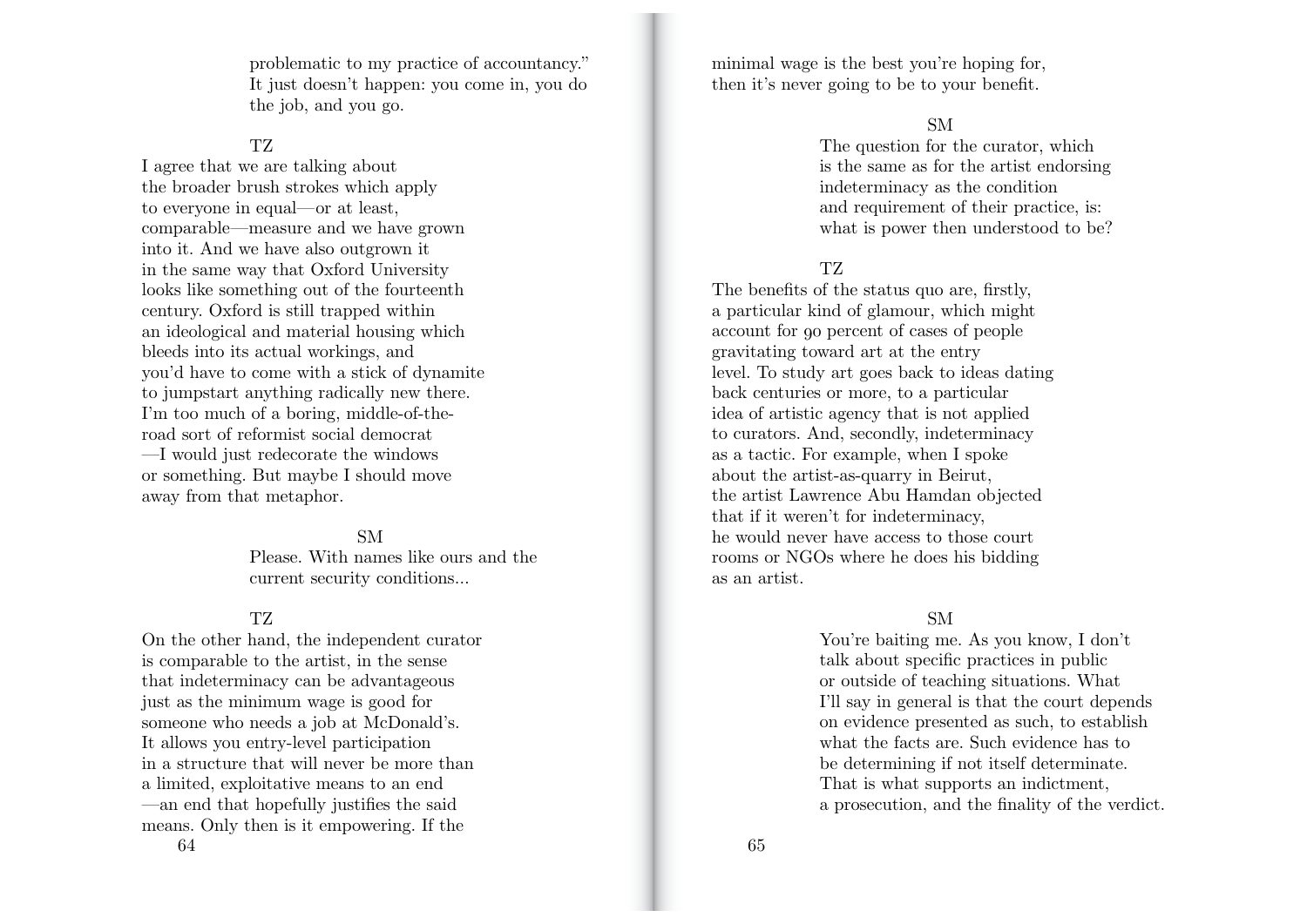#### TZ

But can *art* be a valid instrument to have the o fficer's ear, the judge's ear, the NGO technocrat's ear? If you were to present yourself as transparently consequential, you would not gain the trust of these institutional agents.

## SM

In this logic, the power actors can only be acted upon because they trust the artist who has disidentified from them and all that they represent because you've already consented and admitted that the artist should *not* make consequential claims against the power mechanism. This is another version of the moral economy: it's the double-bind again.

The same thing happens with contemporary art's benefactors or collector base, especially the plutocratic collector base. Of course, you want to get close to those people because they have the money to support the practice, to support the educational institutions, to support museums, spaces, scenes, and so on. But what is the cost to the claims that can be made through art by this ear-getting? You can build a culture which is inclusive of the powerful, the plutocrats, the military, the judiciary, and so on, but this is an a ffiliation with power on its own terms. As an art of indeterminacy, contemporary art systemically incapacitates its actors from doing anything other than being *near* the power of others. The sometimes-demanding counterclaims against power actors that can be articulated through art can then be paradoxically—even perverselycondoned by the powerful because such contentions remain just claims, neutralised. Contemporary art becomes what it now predominantly is: a playground of free ideas demonstrating the capacity and success of a liberal polity.

## TZ

Can I bring it even closer to home and put you on the spot in terms of your being a member of faculty at Goldsmiths? You are Co-Director of the MFA Fine Art programme there, which is fully plugged into the contemporary art operating system. Which approaches do you try to think through with your students?

## SM

The Goldsmiths Fine Art teaching programmes are clearly set up to meet the contemporary art mould, and have maybe even helped inform it, so it might be instructive to outline it a bit. The teaching model developed in the mid–late 1980s is now one that most art schools adopt: students have many interactions with many tutors. It's the pedagogic equivalent of the biennial or the gallery tour: you experience many things and struggle to make sense of each experience, never mind what it means overall. The pedagogy, which I take seriously, requires tutors to be responsive to artist-students' work and their interests. I am to support whatever they do rather than impose my own doctrine. They see someone else the following week, who might say something totally di fferent. My voice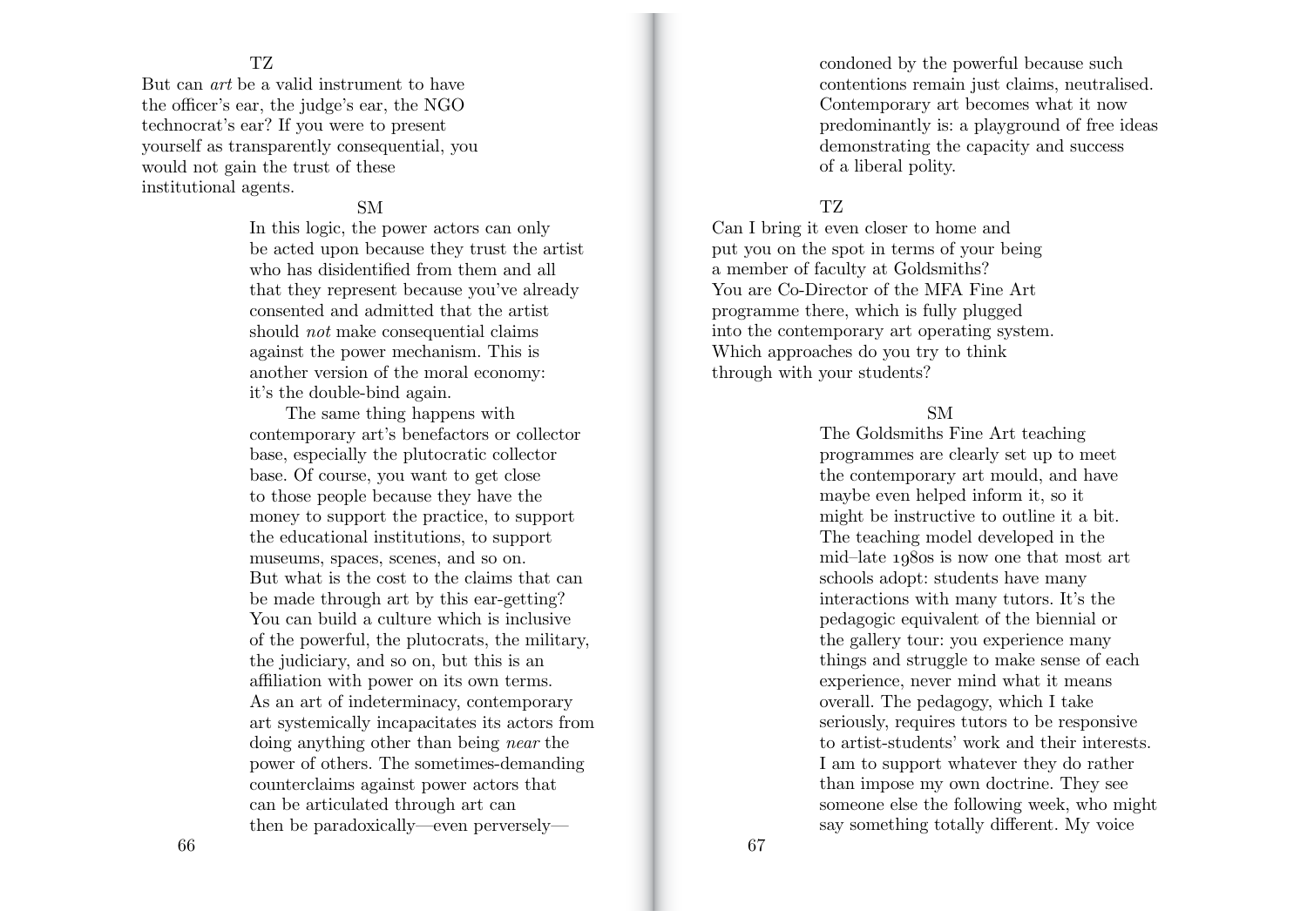is one among others (though of course I don't really think it should be, and I suspect that no one else thinks theirs ought to be either).

Within our teaching structure, one input is immediately qualified by another—not necessarily a direct opposition or negation, but a set of views in which the student has to make their own decision. Students can, however, end up hedging, as I think many do, rather than deciding to go one way or another. And even in doing that they individuate themselves and their practice. That's probably why the model works so well in the contemporary art formation and has been taken up in so many places. It certainly guides students into the standard contemporary art channels, which is, after all, what they are in the programme to learn to do.

Whatever the fate of the particular artist or curator, you necessarily end up with a classic liberal formation of a field that is very capacious *and* very atomised; a set of highly individualised practices, each determined on its own terms independently of institutional arrangements. This structure relies upon and reproduces the appreciation on all sides of a plurality of inputs or contributions. The institution is only an extraneous support mechanism to the core actor. The artist is then already formatted as in a double-bind: they don't need the institution, they rely on it; they want more input and feedback; they should make up their own minds. The institution is in the way of the artist's self-realisation and it sets itself up like that. The downside

 $68$  68

(which is really the same thing but not out in terms of contemporary art) is that the artist-as-quarry can be articulated but not programmatically challenged, unless there's a major overhaul of its structure and ideology. But it's a successful programme. Double-bind again…

TZ

Right.

#### SM

It's not right to put all this on the students because it's an issue of institutional systemics. But the harder, broader programmatic issue for us to confront is that this is an ethics. It's tightly formulated by the Derridean double-bind structure you mentioned:3 The double-bind sets up a very clear oppositional structure, balancing external demands against your internal good wishes and, though you contend with this situation in your own terms, whatever you do is a moment of authentic self-realisation and validation. That's an important gain in being a quarry: the narcissistic bonus of being at the centre of institutional limitations organised (in your view, at least) around you because they have only have so much money, not more, only so much time, not more. There are always too many demands that impinge themselves again and again on me, me, me.

The double-bind validates a moment of subjective decision that is existentially powerful. There's a reward in the art system 3

For example, see Jacques Derrida, *Aporias*, trans. Thomas Dutoit (Stanford, CA: Stanford University Press, 1993), especially 15ff.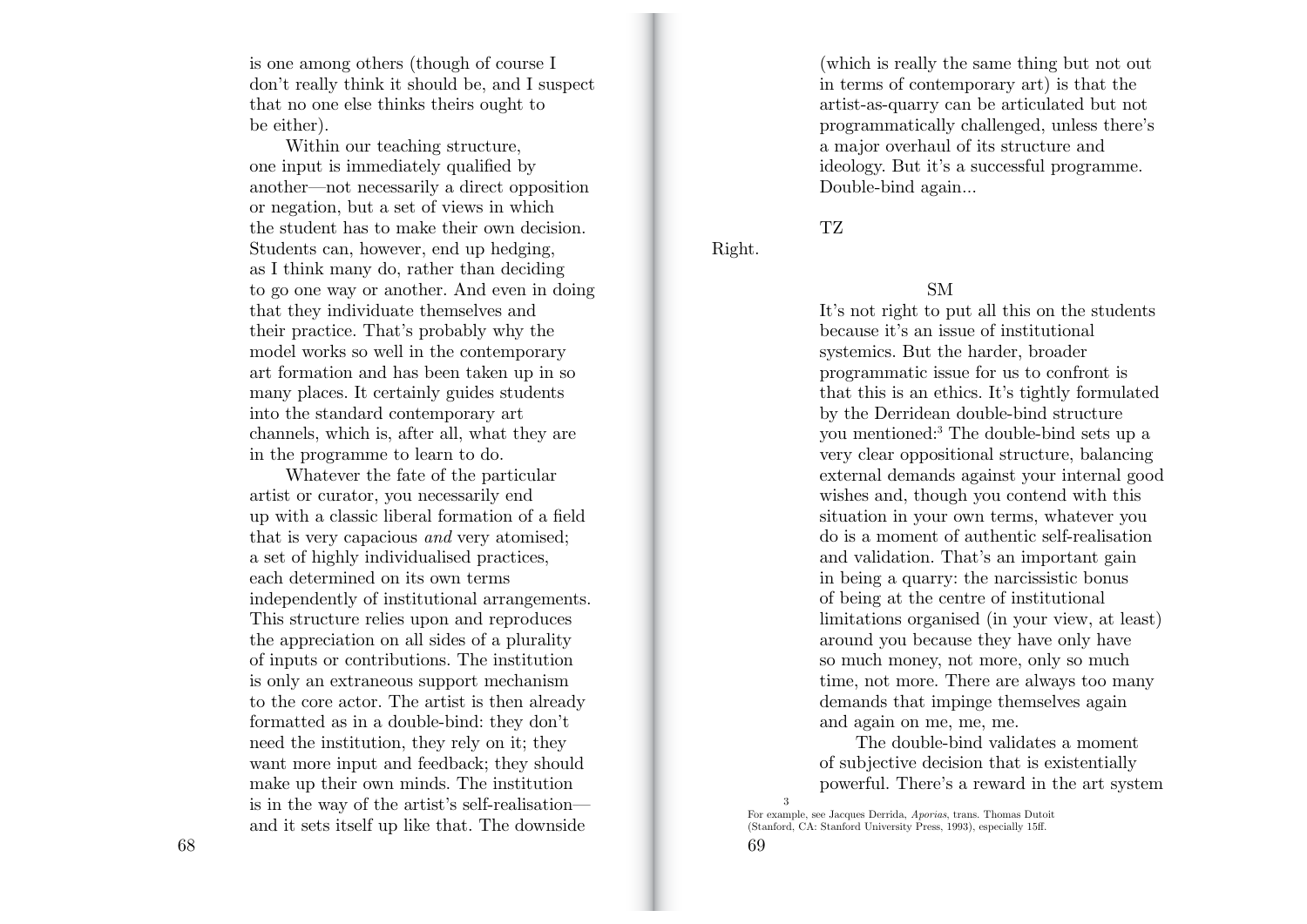because there's more existential commitment<br>to what you're doing. The double-bind<br>structure of being quarry-prey-victim<br>is something that's less characteristic of<br>fully professional services. There, as<br>I said earlier, you

of contemporary art offers a gain by requiring an endorsement of personalised subjectivity that professionalisation is explicitly dedicated to limiting or channelling into more or less standard formats. The complaint of the artist-asquarry demonstrates an existential authenticity that signifies in the art field—and for it—in a way that doesn't necessarily matter elsewhere. But there are also clear limitations as to what people in the art field are trying to do, and even what the field as a whole can achieve.

## TZ

Perhaps we can end with two points. The first point is that I'd say most of us share an intuitive assumption that there is such a thing as resistance, or criticality, or creativity, outside the materiality of the ruling ideology around us, outside the infrastructure. This is what makes the disidentification with power feel more natural than it otherwise would be. The second point is linked to what we were saying earlier about disidentification, be it from the audience, the idea that your

art does not need to create a public, that it's there for its own sake. It's not there to form a constituency, let alone stand up for the kind of political programme that is implicit in this constituency. It's autonomous. Even though art constantly creates audiences de facto, it cannot see itself as responsible for them. On the contrary, the only gesture it thinks is legitimate is that of crowning the audience king and queen: "You are the ones in the seat of power, the ones who will decide what this artwork ultimately is."

## SM

I would say that it's *not* that artists or art do not expect a public, it's just the type of public it is should be spontaneously formed out of its own interest around a work. Contemporary art should not set itself up for a pre-existing public, and certainly not prescribe one (beyond the regular appreciator of contemporary art, of course). And it constitutes itself. The work becomes a seeding mechanism for a public it doesn't determine. Consequently, contemporary art's indeterminacy isn't just around the formal concerns—the meaning structure, the work—but also the type of public it eventually establishes for itself, or which it establishes around the art. And as for the art itself, that means that the audiencepublic can, in principle, be anything at all. It's not a programmatic public. That's why the opening filled with plutocrats (hopefully) doesn't matter, even if the art demonstrates a palpable concern with refugees, gentrification, trans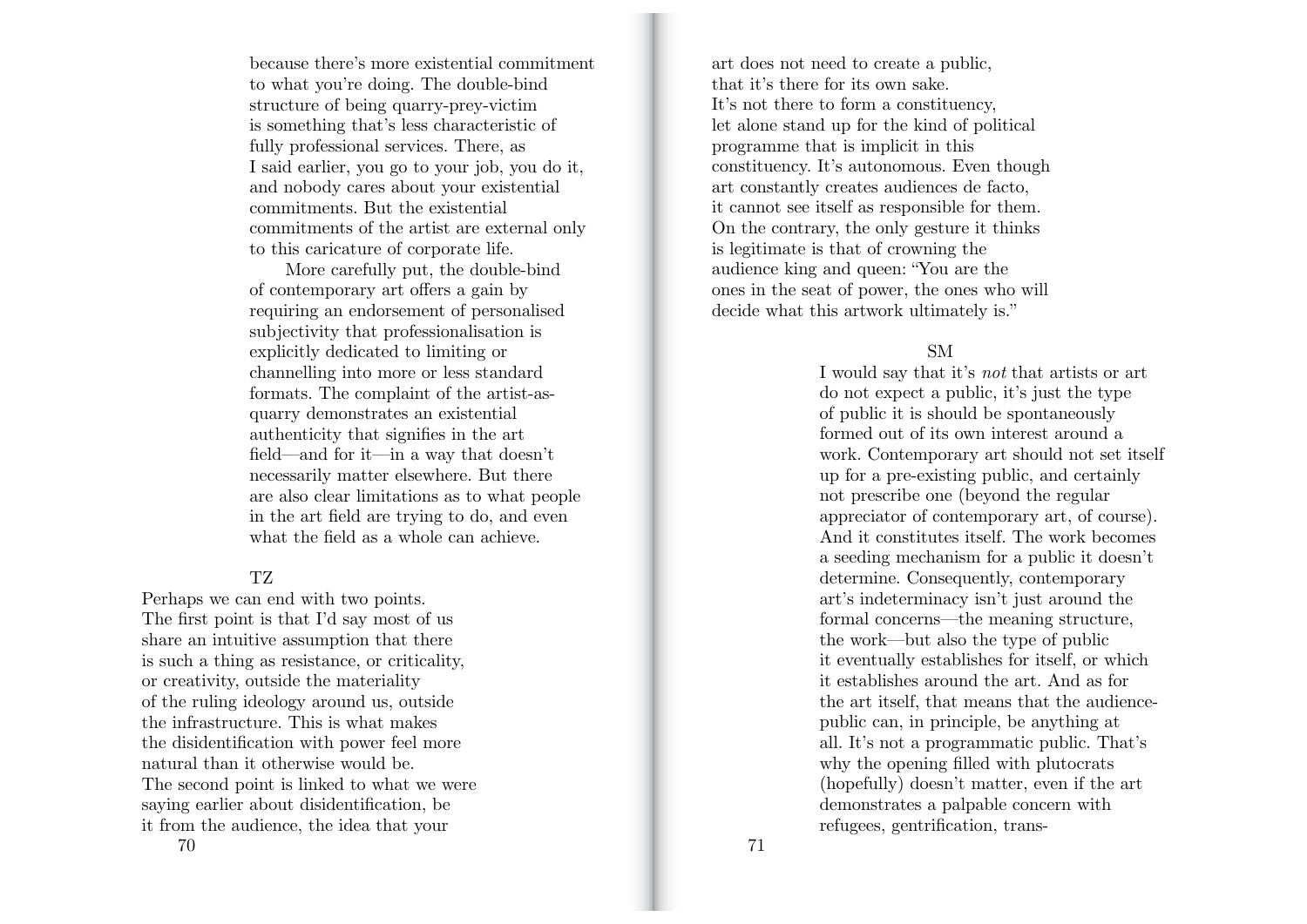intersectionality, and so on. There's no contradiction there, much as many on the left might wish there were.

Clearly, there are palpable material and institutional gains from contemporary art's quarry status, not least the selfprotection it permits for those who take it up—which is just about everyone. Such self-protection is the condition for making the non-standard claim, which is the basic premise of contemporary art and what is wished from it. The quarry status practically and ostentatiously demonstrates that, contrary to professionalisation, you are *not* just doing what people are expecting you to do, that your production is not externally directed. Rather, it's deeply held, committed, existentially significant. And that's what we want from the art field: the non-standard, the counterpoint, the critical and meant position. You want to preserve the space for the independent claim. Art continues to do that because of the structures we are highlighting here, including the celebration and indulgence of the double-bind.

But we're then in a meta double-bind, a kind of double-bind of the double-bind. The institutionalised autonomy required for art to do all the things wanted of it, including making independent and nonstandard proposals of contemporary art, means that art can only go so far without losing its self-protection. It can't prescribe a public; it can't be too deliberate in its meanings or too determinate; it can't be too directly political or social

interventionist. The gain of the quarry status isn't just the existential assertion of the artist, it's also the protection of a space of production which doesn't simply follow institutional or prescribed diktats. And we kind of want that, don't we? At least, that's the normative premise of contemporary art. The cost is that we can't follow through on this wish other than to say, "We can do these very specific things which also require us to be highly victimised—or compromised —and necessarily so within a limit."

This doesn't have to be interpreted as a problem. It works well on its own terms. If it is a problem, then it's one of art's e ffectiveness and following through in the stated commitments. As you said before we formally started this discussion, we need to decide what strategies and interventions need to be made. What changes need to be put into place to think of the art field as a productive resource that can do the kinds of things that we advocate? How can we build specific institutions, be prescriptive, make explicit demands, rather than business as usual? For that, art's self-protection has to be undone. That is the condition for e ffecting the other sense of the artist-as-quarry you mentioned earlier—not as prey but as an extractable resource.

Revised and edited transcript of a conversation held on 2 March 2017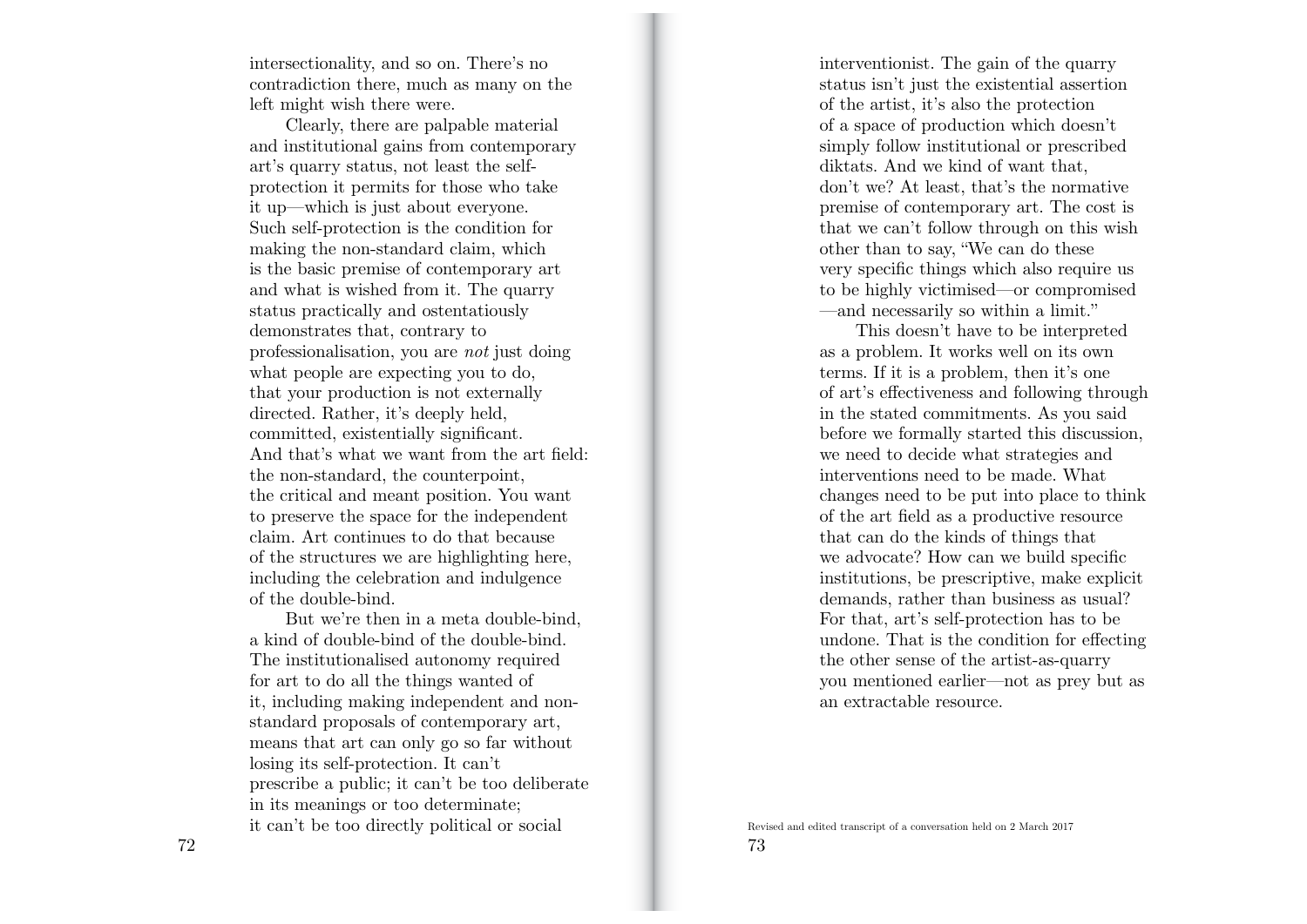*The Artist As* is based on a lecture series with the same title that ran throughout 2016. It was presented at the Institute of Modern Art (IMA), Brisbane, and at Monash University's Faculty of Art Design & Architecture (MADA), Melbourne, as part of the Curatorial Practice programme.

Editors Aileen Burns, Johan Lundh, and Tara McDowell Copy Editors Evie Franzidis and Madeleine King Design Žiga Testen and Robert Milne Printing Wilco Art Books, Amersfoort Edition of 500

© 2018 the authors, IMA, Curatorial Practice at MADA, Sternberg Press

#### Photo Credits

Page 75: courtesy of the artist and Sfeir-Semler Gallery, Beirut/Hamburg © AZ/ AIF; page 99: courtesy of the artist and KW Institute for Contemporary Art, Berlin © Marcin Kalinski; page 115: courtesy of the artist; page 135: photo by Daniel Brooke, courtesy of the artist © Wendelien van Oldenborgh; page 159: Manuscripts and Archives Division, The New York Public Library; page 175: photo by Arturo Steele, courtesy of the artist; page 177: photo by Mark Blower, courtesy of the artist; page 203: courtesy of the artist; page 229: courtesy of Galerie Nathalie Obadia, Paris/ Brussels; page 249: photo by Naomi Andrzejeski © Museums Victoria.

Acknowledgements We are most grateful to the contributors for their generosity and insight.

Published by Sternberg Press, Curatorial Practice at MADA, and the IMA.

> Sternberg Press Caroline Schneider Karl-Marx-Allee 78 10243 Berlin Germany www.sternberg-press.com

Institute of Modern Art 420 Brunswick Street Fortitude Valley Queensland, 4006 Australia www.ima.org.au

Monash Art Design & Architecture 900 Dandenong Road Caulfield East Victoria, 3145 Australia www.artdes.monash.edu.au

National Library of Australia Cataloguing-in-Publication entry: Title: The Artist As Editors: Aileen Burns, Johan Lundh, and Tara McDowell Subject: Contemporary Art

This publication is copyright and all rights are reserved. Apart from any use as permitted under the Copyright Act 1968, no part may be reproduced or communicated to the public by any process without prior written permission. Enquiries should be directed to the publisher.

ISBN 978-3-95679-275-5

This project has been assisted by the Australian Government through the Australia Council for the Arts, its arts funding and advisory body. It has also been supported by the IMA and MADA.